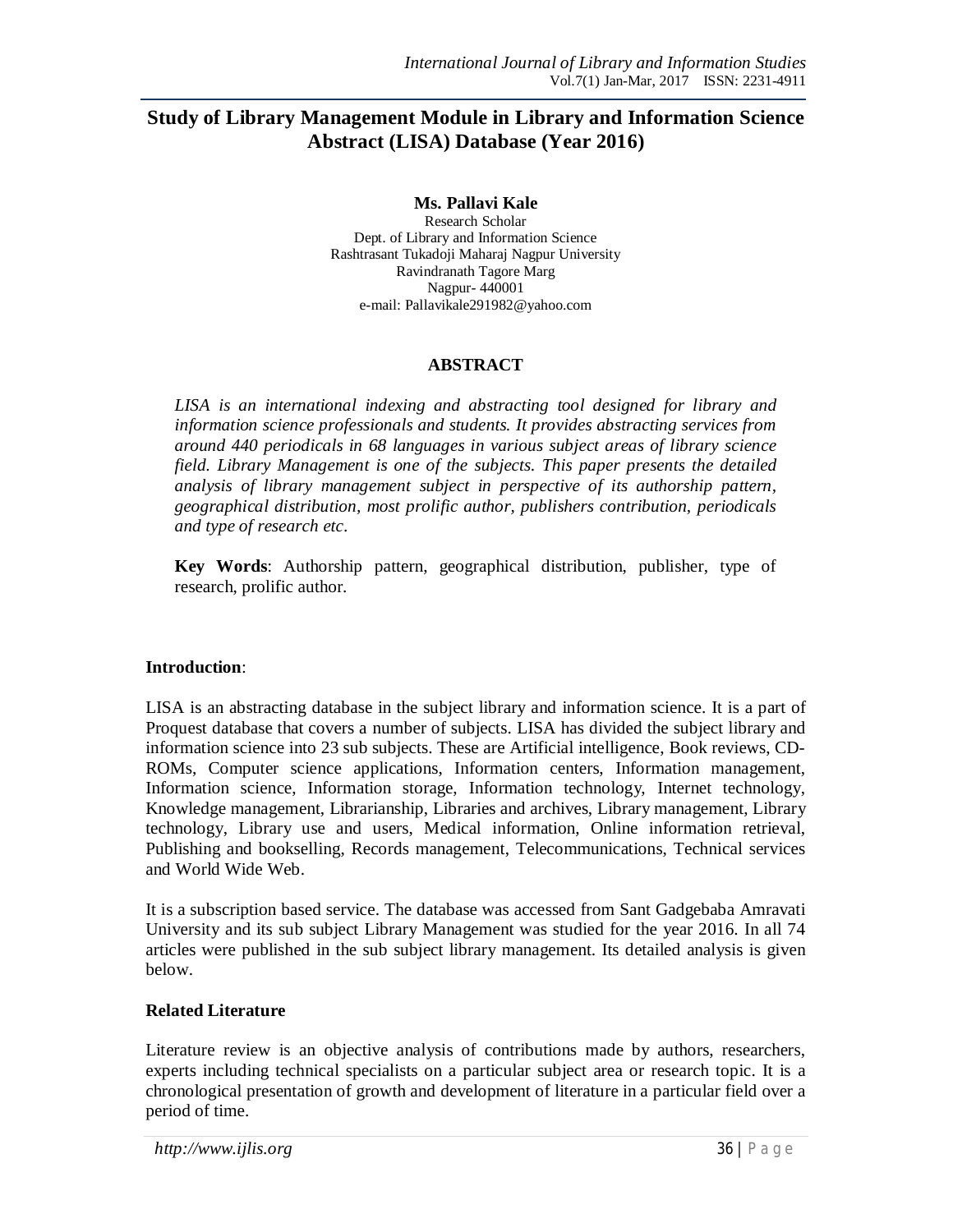Pillai (2009), used bibliometric techniques and laws especially Bradford's Law of Scattering and a reviewed scholarly contributions. A study of five-year data from journals (2004-2008) cited by the physicists at the Indian Institute of Science (IISc), Bangalore was carried out to examine the applicability of Bradford's Law of Scattering, which include 690 periodicals containing 11,319 references collected from 79 doctoral theses during the period 2004-08. In the results presented ranked list of journals and four Physical Review-B with 9.53% citation, followed by Physical Review-A with 7.69% and Astrophysical Journal with 5.47% citations were the most preferred journals. Applicability of Bradford's Law in various methods was tested. Bhat & Sampath Kumar (2008) studied a citation analysis of research articles from scholarly electronic journals published in 2000-2006. The analysis focused on the extent to find which scholars are using web-based sources in scholarly electronic journals. Results of the study shows that 81.49% of articles published in selected 9 electronic journals during 2000-2006 had web references. Vaishnav and Dharmapurikar (1990), surveyed and analyzed literature published in ―Herald of Library Science‖ for 10 years (1977-1986) and selected 202 articles having 1370 citations. The study aimed at reviewing the citation patterns. They found that 89% of citations and covered from books and periodicals. Indian documents were preferred more in which 70% citations were self cited; 80% journal citations were found from library science journals.

### **Scope and Methodology**

The study is confined to only subject related to "Library Management" for the year 2016 in Library and Information Science Abstract (LISA) database only. There were 74 articles were published in the sub subject "library management". Data were downloaded from LISA abstract and analysed using MS excel spreadsheets and detailed analysis is given presented in table and graphical format.

# **Data Analysis**

| Sr. No. | <b>Name of the Month</b> | <b>No. of articles</b><br>published | Percentage |
|---------|--------------------------|-------------------------------------|------------|
| 1.      | January                  | 03                                  | 4.05       |
| 2.      | February                 | 07                                  | 9.50       |
| 3.      | March                    | 08                                  | 10.81      |
| 4.      | April                    | 11                                  | 14.86      |
| 5.      | May                      | 04                                  | 5.40       |
| 6.      | June                     | 04                                  | 5.40       |
| 7.      | July                     | 06                                  | 8.10       |
| 8.      | August                   | 09                                  | 12.16      |
| 9.      | September                | 13                                  | 17.56      |
| 10.     | October                  | 03                                  | 4.05       |
| 11.     | November                 | 05                                  | 6.75       |
| 12.     | December                 | 02                                  | 2.70       |
|         | <b>Total</b>             | 74                                  | 100.00     |

**Table 1: Distribution of Articles over different months (Year 2016)**

Study was carried out to check the distribution of articles in the subject library management over different months in the year 2016 and presented in Table-1. It was found that in the month of January 03 articles were published, 07 in February, 08 in March, 00 in April, 04 in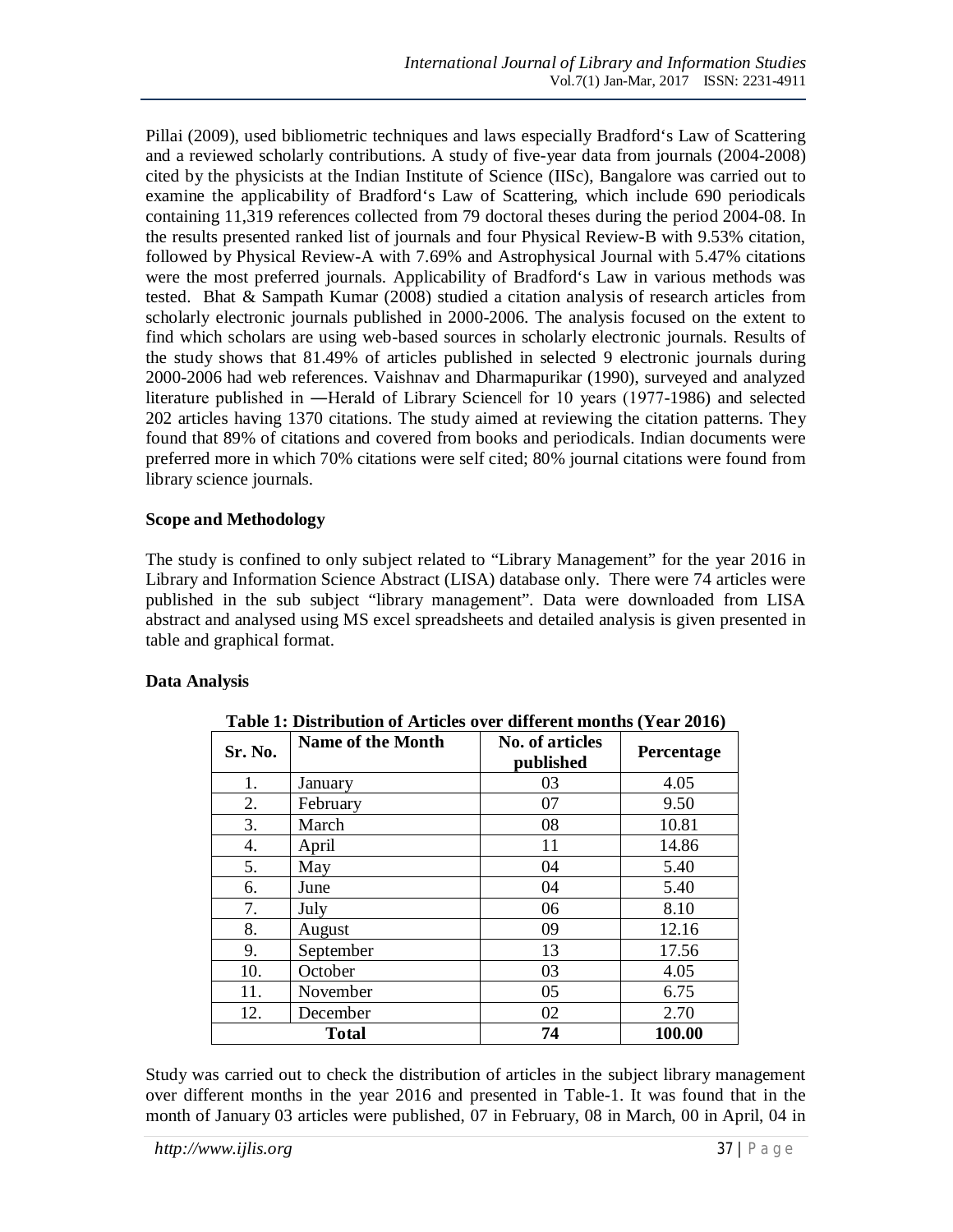May and June, 06 in July, 09 in August, 13 in September, 03 in October, 05 in November and 02 in December. It was observed that maximum no. of articles 11 were published in the month of April and minimum 02 were published in December.



| Figure 1: Distribution of Articles over different months (Year 2016) |
|----------------------------------------------------------------------|
|----------------------------------------------------------------------|

| Sr. No. | <b>Name of the Month</b>            | No. of<br>articles<br>published | Percentage |
|---------|-------------------------------------|---------------------------------|------------|
| 1.      | Sage Publishers                     | 03                              | 4.05       |
| 2.      | Springer Science and Business Media | 05                              | 6.75       |
| 3.      | Emerald                             | 07                              | 9.46       |
| 4.      | <b>Oxford University Press</b>      | 02                              | 2.70       |
| 5.      | <b>Cambridge University Press</b>   | 0 <sub>5</sub>                  | 6.75       |
| 6.      | <b>Harper Collins</b>               | 06                              | 8.10       |
| 7.      | Not Givens                          | 46                              | 62.16      |
|         | Total                               | 74                              | 100.00     |

#### **Table 2: Analysis of Publisher**

Study was carried out to find the most prolific publishers in LISA. It was found that among 74 articles 07 articles were published by Emerald, followed by 6 by Harper Collins, 05 by Springer Science and Business Media and Cambridge University Press; 03 by Sage Publishers and 02 by Oxford University Press. Information about publishers is not given in 46 articles.

| Sr. No.        | <b>Name of the Month</b>                                         | No. of articles<br>published | Percentage |
|----------------|------------------------------------------------------------------|------------------------------|------------|
|                | Advances in Librarianship                                        | 04                           | 5.40       |
| $\overline{2}$ | Annals of Library and Information Studies                        | 02                           | 2.70       |
| 3              | Archivaria                                                       | 02                           | 2.70       |
|                | Archives and Manuscript                                          | 02                           | 2.70       |
| 5              | <b>Bottom Line</b>                                               | 05                           | 4.05       |
| 6              | Canadian Journal of Information<br>and<br><b>Library Science</b> | 02                           | 2.70       |
|                | <b>DESIDOC</b><br>Journal of Library<br>and                      |                              | 2.70       |

**Table 3: Analysis of Journal/ Publication Title where the article was published**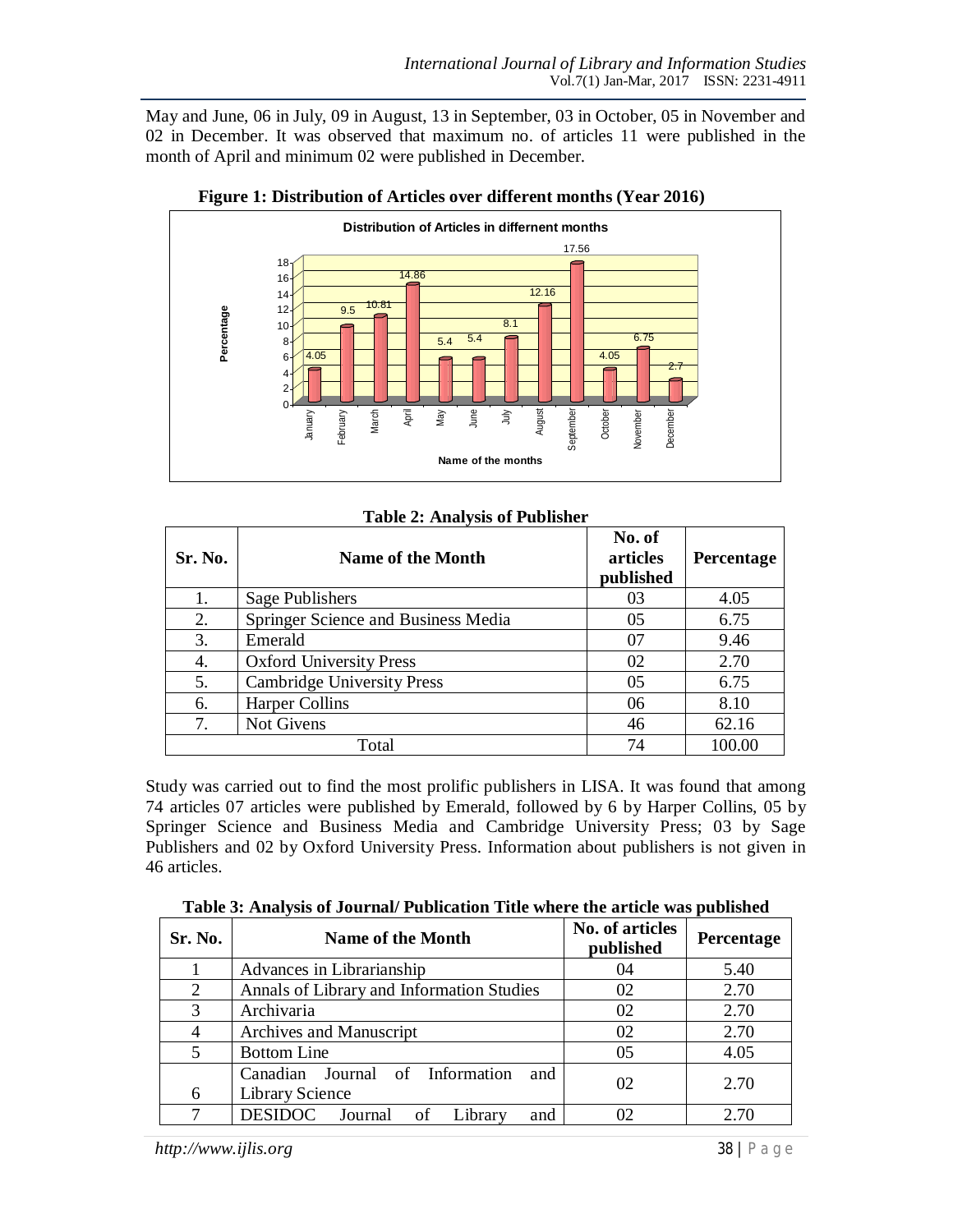|    | <b>Information Technology</b>                   |    |        |
|----|-------------------------------------------------|----|--------|
| 8  | Development and Learning in Organisations       | 06 | 8.10   |
| 9  | Ethics and Information Technology               | 03 | 4.05   |
| 10 | <b>Ibersid</b>                                  | 04 | 5.40   |
| 11 | <b>Information Resources Management Journal</b> | 03 | 4.05   |
| 12 | <b>Information Systems Research</b>             | 03 | 4.05   |
| 13 | <b>Information Technology and People</b>        | 01 | 1.35   |
| 14 | Journal of Digital Information                  | 02 | 2.70   |
| 15 | Journal of Digital Information Management       | 03 | 4.05   |
|    | Journal of Educational Media and Library        |    |        |
| 16 | Science                                         | 02 | 2.70   |
| 17 | Journal of Information Ethics                   | 02 | 2.70   |
| 18 | Journal of Library Metadata                     | 02 | 2.70   |
| 19 | Library and Archival Security                   | 01 | 1.35   |
| 20 | Library Hi Tech                                 | 04 | 5.40   |
| 21 | <b>Library Quarterly</b>                        | 04 | 5.40   |
| 22 | Library Review                                  | 02 | 2.70   |
| 23 | Libri                                           | 03 | 4.05   |
| 24 | New Review of Academic Librarianship            | 01 | 1.35   |
|    | Digital<br>Technology<br>Preservation,<br>and   |    |        |
| 25 | Culture                                         | 03 | 4.05   |
| 26 | Science and Technology Libraries                | 02 | 2.70   |
| 27 | Scire                                           | 01 | 1.35   |
| 28 | Scriptorium                                     | 01 | 1.35   |
| 29 | Webology                                        | 02 | 2.70   |
|    | <b>Total</b>                                    | 74 | 100.00 |

Study was carried out to find the name of journal where the original article was published, it was found that in all 29 journals have contributed in the year 2016. Development and Learning in Organisations had contributed maximum no. of 06 articles, followed by Bottom Line (05 articles); Advances in Librarianship, Ibersid, Library Hi Tech, Library Quarterly (04 articles); Ethics and Information Technology, Information Resources Management Journal, Information Systems Research, Journal of Digital Information Management, Libri and Preservation, Digital Technology and Culture (03 articles); Annals of Library and Information Studies, Archivaria, Archives and Manuscript, Canadian Journal of Information and Library Science, DESIDOC Journal of Library and Information Technology, Journal of Digital Information, Journal of Educational Media and Library Science, Journal of Information Ethics, Journal of Library Metadata, Library Review, Science and Technology Libraries and Webology (02 articles); Information Technology and People, Library and Archival Security, New Review of Academic Librarianship, Scire and Scriptorium (01 article).

| таміс тылометтонністічнімі |                       |                        |            |
|----------------------------|-----------------------|------------------------|------------|
| Sr. No.                    | <b>Name of Author</b> | <b>No. of Articles</b> | Percentage |
|                            | Wadas, L.R.           |                        | 9.46       |
|                            | Rowley, J             | 07                     | 9.46       |
|                            | Salmi, K.             | 06                     | 8.10       |
|                            | Kultamaa, P.          | 05                     | 6.75       |
|                            | Stenstrom, C.         | 04                     | 5.40       |
|                            | Collier, H.           | 04                     | 5.40       |

**Table 4: Most Prolific Author**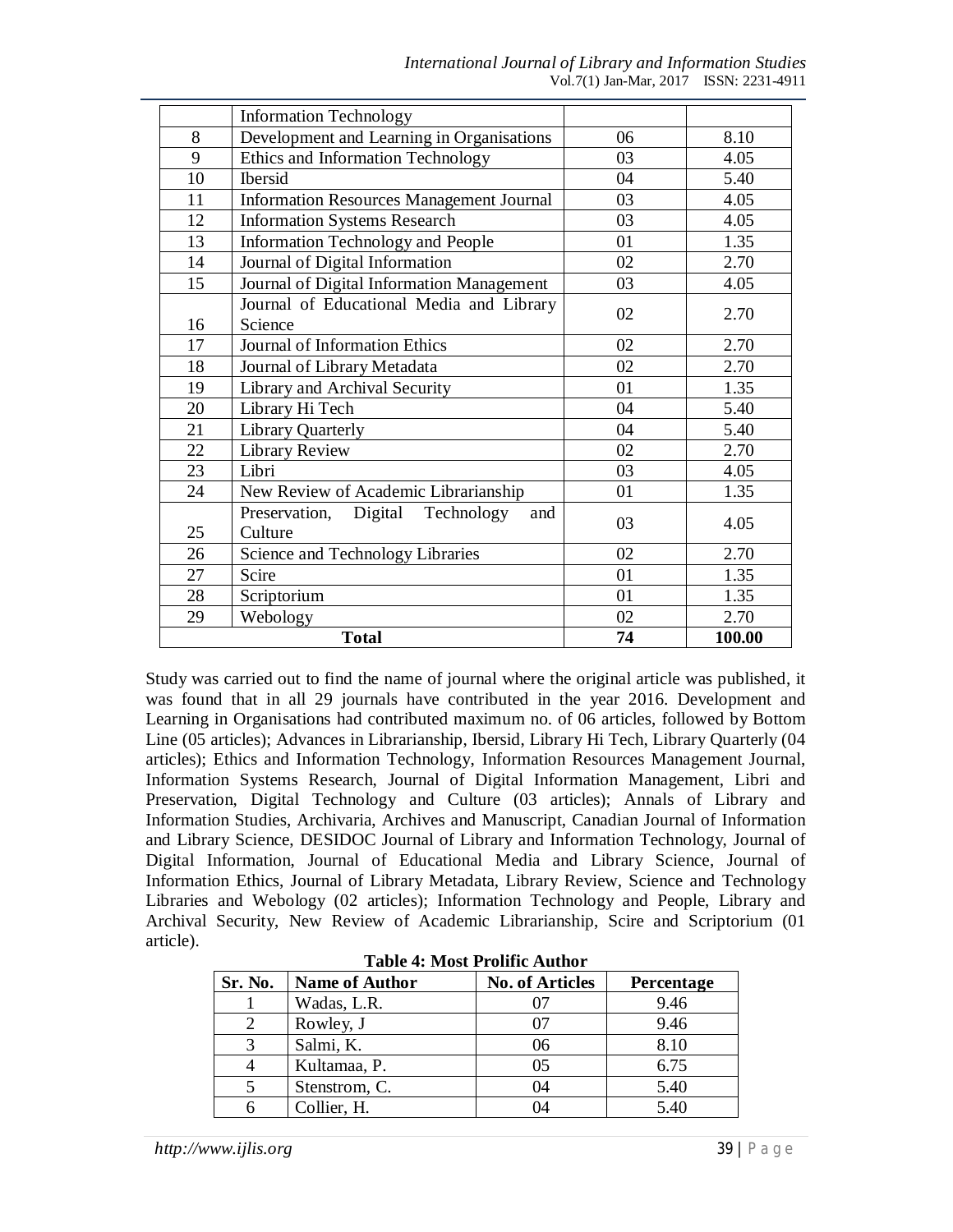| International Journal of Library and Information Studies |  |
|----------------------------------------------------------|--|
| Vol. $7(1)$ Jan-Mar, $2017$ ISSN: $2231-4911$            |  |

| 7  | Satija, M.P.    | 04 | 5.40   |
|----|-----------------|----|--------|
| 8  | Singh, S.       | 04 | 5.40   |
| 9  | Kaarsted, T.    | 03 | 4.05   |
| 10 | Tbaishat, D.    | 03 | 4.05   |
| 11 | Wads, L.R.      | 03 | 4.05   |
| 12 | Kaba, A.        | 03 | 4.05   |
| 13 | Cannon, P.      | 03 | 4.05   |
| 14 | Saarti, J.      | 03 | 4.05   |
| 15 | Vattulainen, P. | 03 | 4.05   |
| 16 | Seal, R.A.      | 02 | 2.70   |
| 17 | Storey, C.      | 02 | 2.70   |
| 18 | Nakhoda, M.     | 02 | 2.70   |
| 19 | Rahimian, S.    | 02 | 2.70   |
| 20 | Mak, V.Y.M      | 02 | 2.70   |
| 21 | Kultamaa, P.    | 01 | 1.35   |
| 22 | Salmi, K.       | 01 | 1.35   |
|    | <b>Total</b>    | 74 | 100.00 |

Study was carried out to find the most prolific author in the year 2016 for the sub subject library management. It was found that maximum no. of articles 07 were written by L. R. Wadas and J. Rowley followed by 06 articles written by K. Salmi, 05 articles written by P. Kultamma, 04 articles written by C. Stenstrom, H. Collier, M.P. Satija and S. Singh, 03 articles written by T. Kaarsted, D. Tbaishat, L.R. Wadas, A. Kaba, P. Cannon and J. Saarti, 02 articles written by R. A. Seal, C. Storey, C. Stenstrom, S. Rahimian and V.Y. M. Mak and 01 article written by P. Kultamma and K. Salmi.

**Fig. 4: Most Prolific Author**



#### **Table 5: Authorship Pattern**

| Sr. No.      | <b>Number of Authors</b> | <b>No. of Articles</b> | <b>Percentage</b> |
|--------------|--------------------------|------------------------|-------------------|
|              | One                      | 26                     | 35.13             |
|              | Two                      | 19                     | 25.67             |
|              | Three                    | $22^{\circ}$           | 29.73             |
|              | More than three          |                        | 9.46              |
| <b>Total</b> |                          | 74                     | 100               |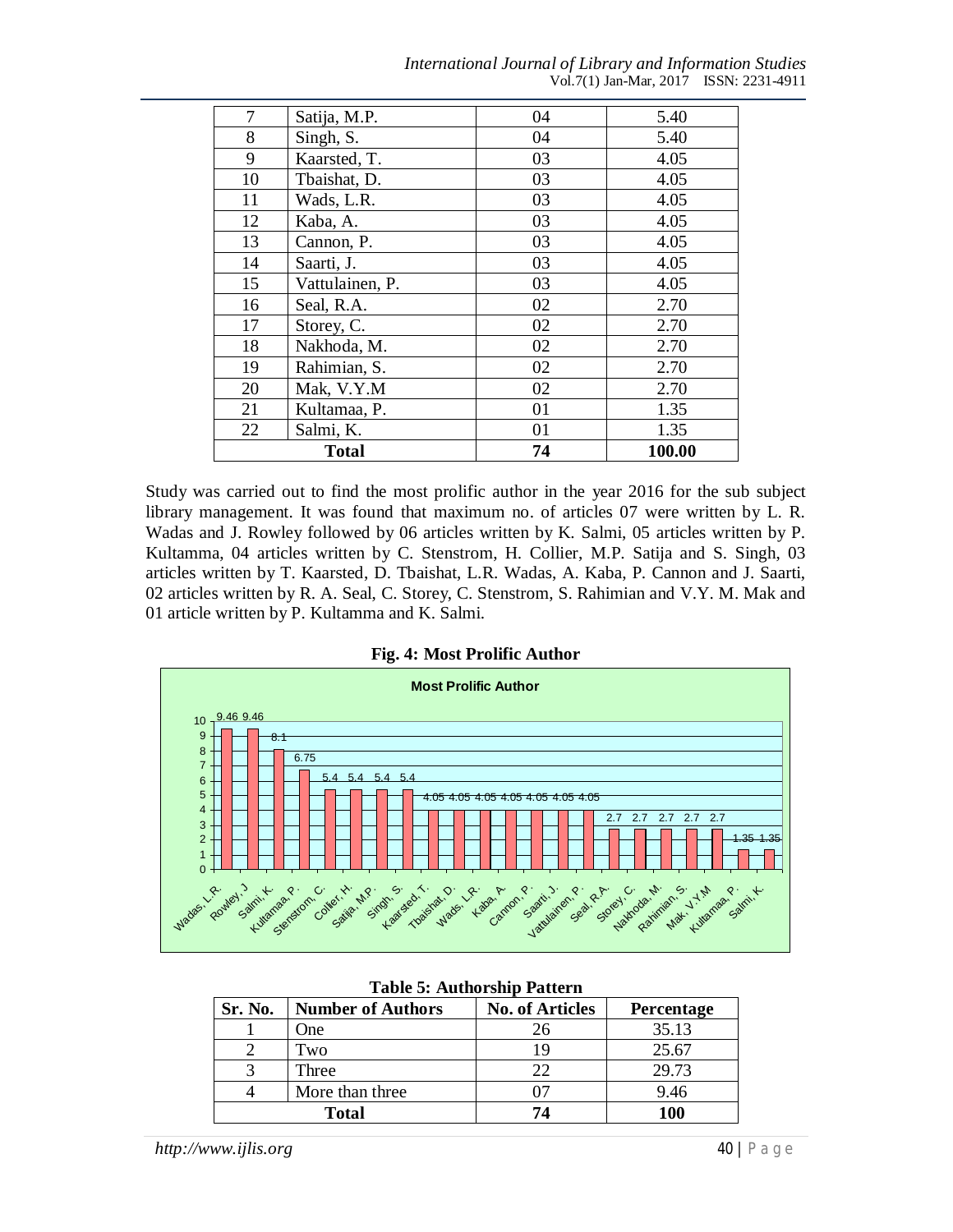Table 5 shows that the study of authorship pattern, it was found that 26 articles were written by single authors, 19 by two authors, 22 by three authors and 07 by more than three authors.

| Sr. No.        | <b>Name of Author</b> | <b>No. of Articles</b> | Percentage |
|----------------|-----------------------|------------------------|------------|
| 1              | Australia             | 02                     | 2.70       |
| $\overline{2}$ | Bangladesh            | 01                     | 1.35       |
| 3              | <b>Bhutan</b>         | 01                     | 1.35       |
| $\overline{4}$ | Canada                | 01                     | 1.35       |
| 5              | China                 | 01                     | 1.35       |
| 6              | Finland               | 01                     | 1.35       |
| 7              | France                | 02                     | 2.70       |
| 8              | India                 | 03                     | 4.05       |
| 9              | Italy                 | 01                     | 1.35       |
| 10             | Malaysia              | 01                     | 1.35       |
| 11             | Netherland            | 01                     | 1.35       |
| 12             | Norway                | 01                     | 1.35       |
| 13             | Poland                | 01                     | 1.35       |
| 14             | Singapore             | 04                     | 5.40       |
| 15             | Sri Lanka             | 01                     | 1.35       |
| 16             | Sudan                 | 01                     | 1.35       |
| 17             | Turkey                | 01                     | 1.35       |
| 18             | UK                    | 19                     | 25.76      |
| 19             | <b>USA</b>            | 31                     | 41.89      |
|                | <b>Total</b>          | 74                     | 100.00     |

**Table 7: Country of Publication**

Study was carried out to find which country has contributed most in LISA. It was found that maximum no. of articles (31) from USA were abstracted followed by 19 by UK; 04 by Singapore, 03 by India, 02 by Australia, France; 01 by Bangladesh, Bhutan, Canada, China, Finland, Italy, Malaysia, Netherlands, Norway, Poland, Sri Lanka, Sudan and Turkey.

| Sr. No.        | Table of Analysis of Research Method<br><b>Research Method</b> | <b>No. of Articles</b> | Percentage |  |
|----------------|----------------------------------------------------------------|------------------------|------------|--|
|                | Case Study Method                                              | 04                     | 5.40       |  |
| $\overline{2}$ | <b>Cognitive Mapping</b>                                       | 16                     | 21.62      |  |
| 3              | <b>Content Analysis</b>                                        | 13                     | 17.56      |  |
| 4              | Delphi Method                                                  | 05                     | 6.75       |  |
| 5              | <b>Experimental Method</b>                                     | 03                     | 4.05       |  |
| 6              | <b>Observation Method</b>                                      | 09                     | 12.16      |  |
| 7              | Survey and Content Analysis<br>Method                          | 21                     | 28.38      |  |
| 8              | <b>Survey Method</b>                                           | 03                     | 4.05       |  |
|                | 100.00<br><b>Total</b><br>74                                   |                        |            |  |

|  |  | <b>Table 8: Analysis of Research Method</b> |  |
|--|--|---------------------------------------------|--|
|--|--|---------------------------------------------|--|

Research was also conducted to find the research method adopted in the original article which is presented in Table-8. It was found that Survey and Content Analysis Method has been used in majority (21) of the articles; followed by Cognitive Mapping in 16 articles; Content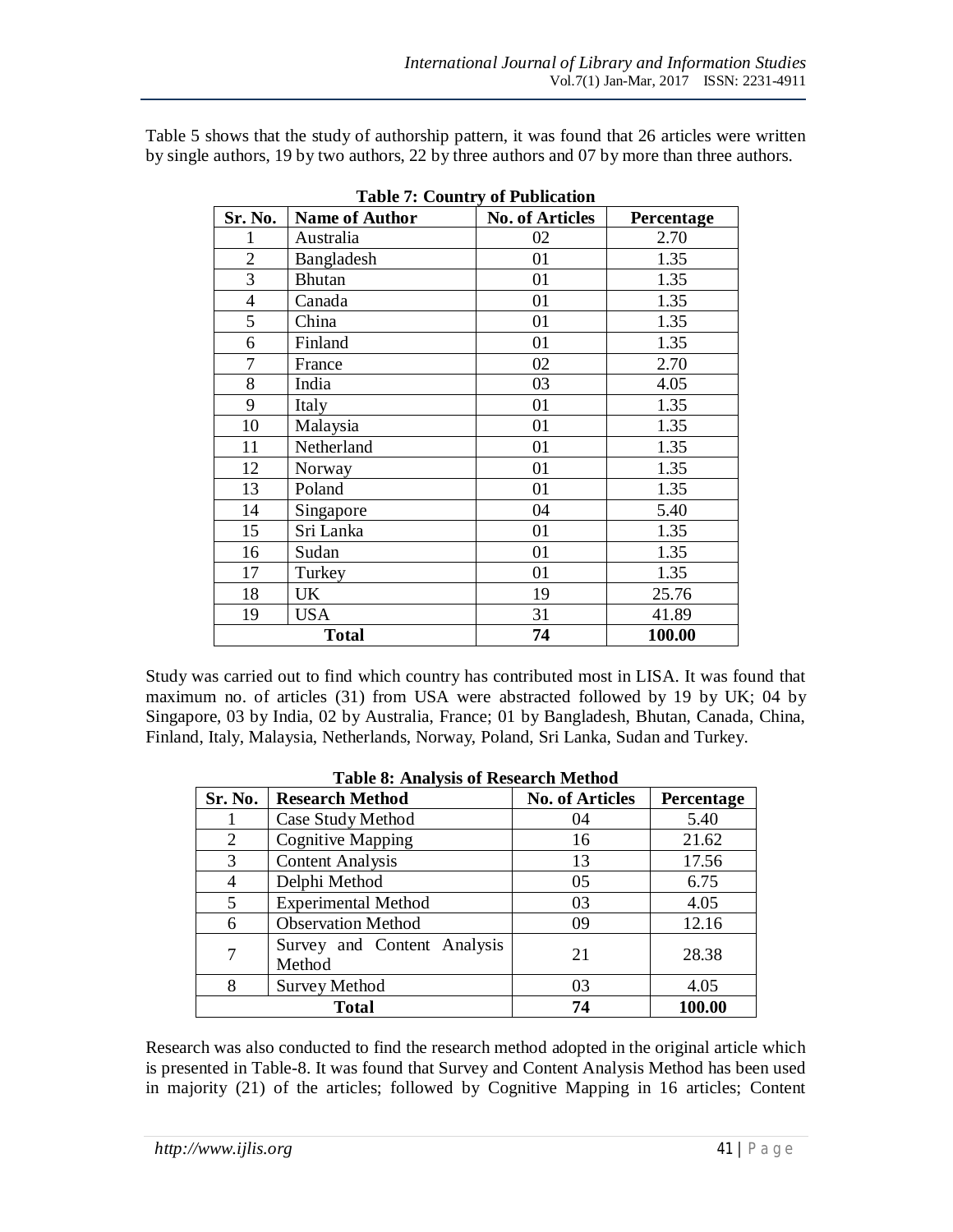Analysis in 13 articles; Observation Method in 09 articles; Delphi Method in 05 articles and Experimental and survey method in 03 articles.

| Table 2. Analysis of Type of Abstracts |                           |                        |                   |
|----------------------------------------|---------------------------|------------------------|-------------------|
| Sr. No.                                | <b>Type of Periodical</b> | <b>No. of Articles</b> | <b>Percentage</b> |
|                                        | Periodical                |                        | 90.54             |
|                                        | Non Periodical            |                        | 9.50              |
| Total                                  |                           |                        | 100               |

**Table 9:Analysis of Type of Abstracts**

Table 9 shows that the study found that it abstracts the articles were 67 (90.54%) and non periodical articles are on 7(9.50%), so the majority of article are from Periodicals.

# **Findings:**

- There is no uniformity in the parameters of abstracts. Its number and format varies from abstract to abstract.
- USA is the leading country in contributing in LISA.
- Maximum no. of articles are written by single author and two authors in co authorship.
- Sage Publisher, Springer Science and Business Media, Emerald, Oxford University Press, Cambridge University Press and Harper Collins are the leading publishers contributing in LISA.
- In all, 440 journal publishers are contributing in LISA.
- The articles in 20 languages from 68 countries are accepted in LISA.
- Its contents are articles from scholarly journals, professional magazines, and technical journals.
- It has thesaurus searching capability. There are three ways of searching the thesaurus:
- The Alphabetical display presents an alphabetical list of thesaurus terms. This can be compared to an Index
- The Hierarchical display shows a term and its hierarchy. The researcher will find additional information in this view, including its Scope and History Notes, any Use For (UF) or Use directions, and its hierarchical relationships with Broader Terms (BT), Narrower Terms (NT), and Related Terms (RT).
- The Rotated Index displays all the saurus terms or phrases that contain the search term used. You should only enter one word in the box. For example if you search for the word "libraries" you will display libraries as a descriptor term but also "Academic libraries", "Digital libraries" etc.
- Besides basic search, it also supports advanced search and Boolean search.
- It contains no full-text articles as part of the database, but does include Discover buttons.
- One can combine search with other ProQuest databases, including ERIC, and Sociological Abstracts. Can create your own group of favorite databases through "My Research" account.
- In the search results, peer reviewed articles can be displayed separately.
- LISA not only typifies mistakes, also makes an approximation search.
- It provides backfile coverage dating to 1969.
- The 'de-duplication' feature automatically removes any duplicate records that appear in the set of results